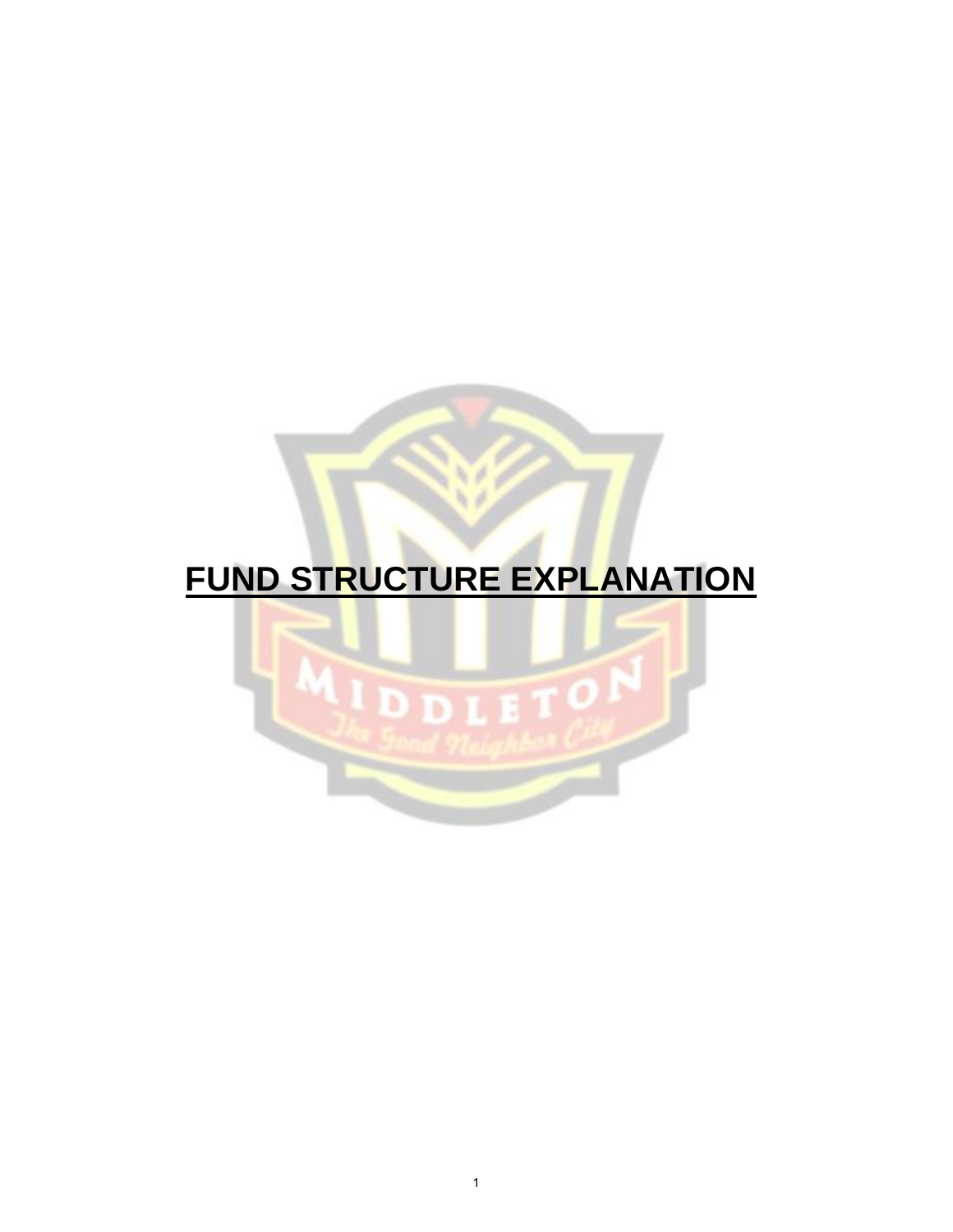# **Fund Structure**

The City of Middleton funds are divided into two types; 1) Governmental Fund Types and 2) Proprietary Fund Types.

#### **Governmental Funds**

Most City functions are accounted for in the governmental fund group. The City has four types of governmental funds; the General Fund, Special Revenue Funds, Debt Service Fund, and Capital Projects Funds.

- **General Fund 100** The General Fund accounts for all financial activities funded by non-specially designated and defined revenues, such as property and room taxes, permits and fees, non-designated intergovernmental revenue, parking fees and fines and forfeitures. The General Fund accounts for expenses such as general government, public safety including police and emergency medical services, public works, parks, recreation and conservancy.
- **Special Revenue Funds** This group of funds accounts for revenues and related disbursement activities having specific purposes, regulations and designations. The funds in this group include:
	- o **Tourism Fund 201 –** Primarily financed by room tax collections. 70% of room taxes are credited to Fund 201 with the remaining 30% credited to the General Fund.
	- o **Community Development Authority Fund 203 –** The Community Development Authority (CDA) is a component unit of the City of Middleton. The CDA is a legally separate organization from the rest of the government.
	- o **Library Trust Fund 204 –** Gifts and other library restricted donations are accounted for in this fund. In addition a library endowment and related transactions are recorded in Fund 204. Uses of Fund 204 proceeds are governed by the Library Board.
	- o **Subdividers Fund 206 –** Revenues and resulting expenses emanating from agreements between the City and developers are accounted for in this fund. Examples include street light deposits, engineering fees, street and traffic sign deposits, materials and compacting testing and development monitoring activities.
	- o **OPEB (Other Post-Employment Benefits) Fund 207** Upon retirement an employee's sick leave balance is converted to a monetary equivalent and accounted for in OPEB Special Revenue Fund 207. The retired employee may then use their retired balance to offset health related costs, such as health insurance premiums, until the balance is depleted.
	- o **Police Special Revenue and Activities Fund 208 –** Revenues and related expenses from specially designated sources are accounted for in this fund. For example, Police grants, such as Shop with a Cop, Drug Training, Bullet Proof Vests are recorded in Fund 208.
	- o **EMS (Emergency Medical Service) Special Revenue and Activities Fund 209 –** Revenues and related expenses from specially designated sources restricted to EMS activities are recorded in this fund. One example is a patient tracking scanner grant.
	- o **Public Lands Special Revenue and Activities Fund 210** Revenues and related expenses from specially designated sources restricted to Public Lands activities are recorded in this fund. Examples include Arbor Day donations, memorial bench and tree donations, community garden revenue and dog park donations.
	- o **Senior Center Special Revenue and Activities Fund 211** Revenues and related expenses from specially designated sources restricted to Senior Center activities are recorded in this fund. Examples include Senior Center donations and the Dane County nutrition revenue.
	- o **Library Operations Fund 212** Revenues and related expenses from specially designated sources restricted to Library Operations activities are recorded in this fund. Major sources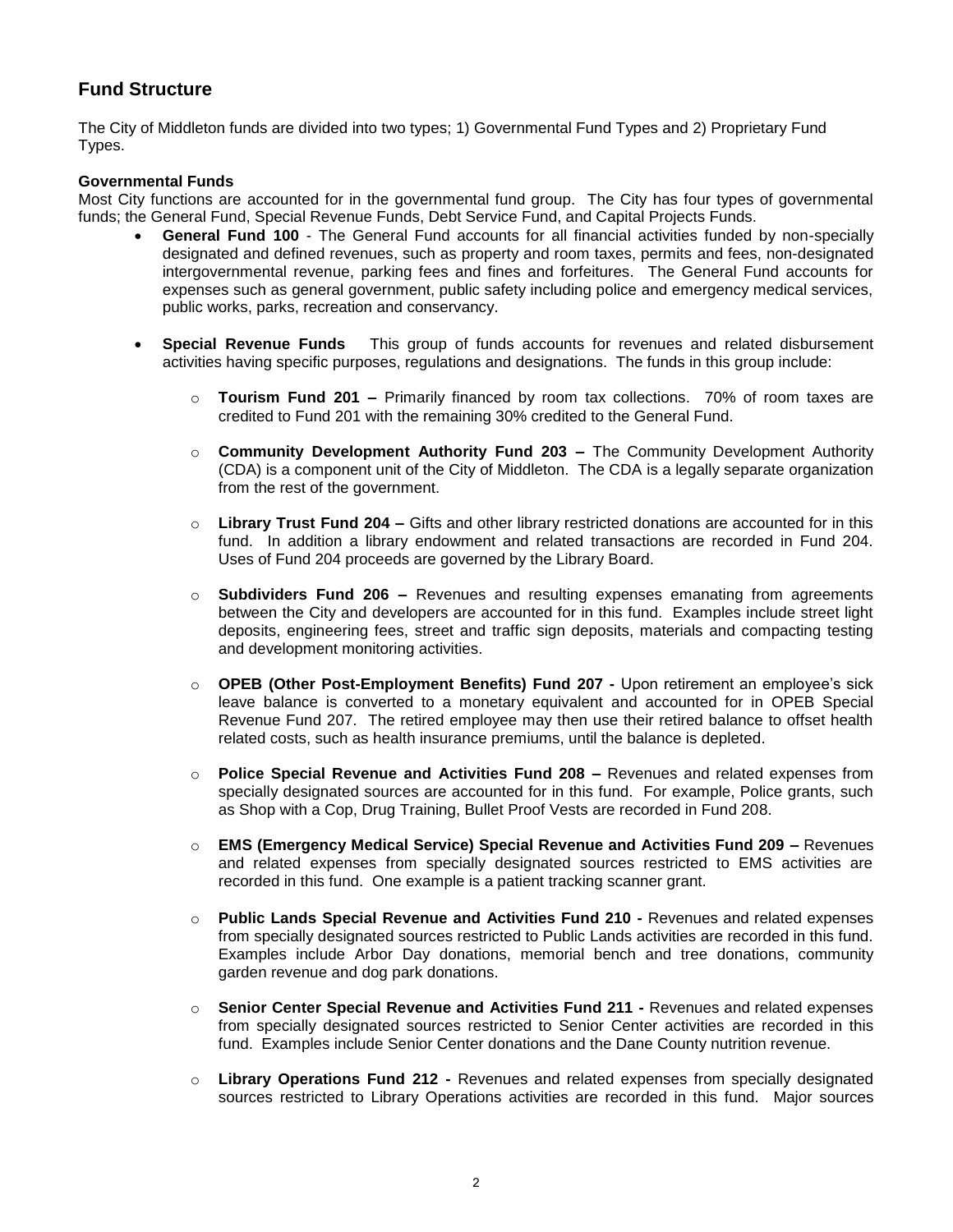include an annual transfer from the General Fund to Fund 212 as well as Dane County facility and operational reimbursements.

 **Debt Service Fund 300 –** Financial transactions related to the City's general obligation bonds and notes are recorded in Fund 300. Specifically these include principal and interest payments as well as paying agent service fees.

### **Capital Project Funds**

- o **Tax Increment Financing (District) # 3 Fund 401 –** Tax Increment District # 3 was initially established in 1993.The property tax increment resulting from development activities is recorded in Fund 401. Tax increment is defined as the amount of new taxes above the property taxes generated prior to development. The property taxes generated prior to development is referred to as the base property tax amount. Expenditures in Fund 401 generally include payments to developers as incentives for new development activity in the Tax Increment District or TID and other related disbursements. The Greenway Center area development, the Discovery Springs development and the Downtown rehabilitation are major projects occurring in this District.
- o **Public Works Capital Construction Fund 412 –** The Department of Public Works is responsible for major capital construction in the City. This activity is segregated in Fund 412. Revenues have been from the annual sale of general obligation notes. Projects include road reconstruction and rejuvenation, sidewalk rehabilitation, traffic studies and other infrastructure activities. The proposed construction of a new Municipal Operation Center to replace the Public Works garage will be recorded in Fund 412.
- o **Public Lands Capital Construction and Acquisition Fund 414 –** The Department of Public Lands is responsible for major capital park, conservancy, recreation and forestry activities. Specific projects include Pheasant Branch stream bank stabilization and boardwalk construction, Pheasant Branch Conservancy South Fork Trail construction, Graber Pond restoration, Wetland Mitigation sites, Lakeview Park improvements, emerald ash tree removal and replacement, aquatic center improvements and boat launch improvements. Revenues have been from the annual sale of general obligation notes.
- o **Other Capital Projects and Acquisition Fund 416 –** This fund records capital financial transactions for other City departments. These include the Police Department vehicle replacements, the Emergency Medical Service defibrillator and monitor replacements, the Library radio frequency identification project, the Library self-checkout project and mike and pedestrian facility improvements. Revenues have been from the annual sale of general obligation notes.
- o **Tax Increment Financing (District) # 5 Fund 501 –** Tax Increment Financing District # 5 was created in 2009. Development activity is just beginning in this District. Similar to Fund 401, property tax increment resulting from development activities will be recorded in Fund 501. Tax increment is defined as the amount of new taxes above the property taxes generated prior to development. The property taxes generated prior to development is referred to as the base property tax amount. Expenditures in Fund 501 generally include payments to developers as incentives for new development activity in the Tax Increment District and other related disbursements.

#### **Proprietary Funds**

Proprietary Funds are used to account for a government's ongoing organizations and activities that are similar to those often found in the private sector (enterprise funds). All assets, liabilities, equities, revenues, expenses and transfers relating to the government's business and quasi‐business activities ‐ where net income and capital maintenance are measured ‐ are accounted for through proprietary funds.

 **Enterprise Funds –** Enterprise funds are governmental accounting funds in which the services provided are financed and operated similar to those of a private business. User fees are established